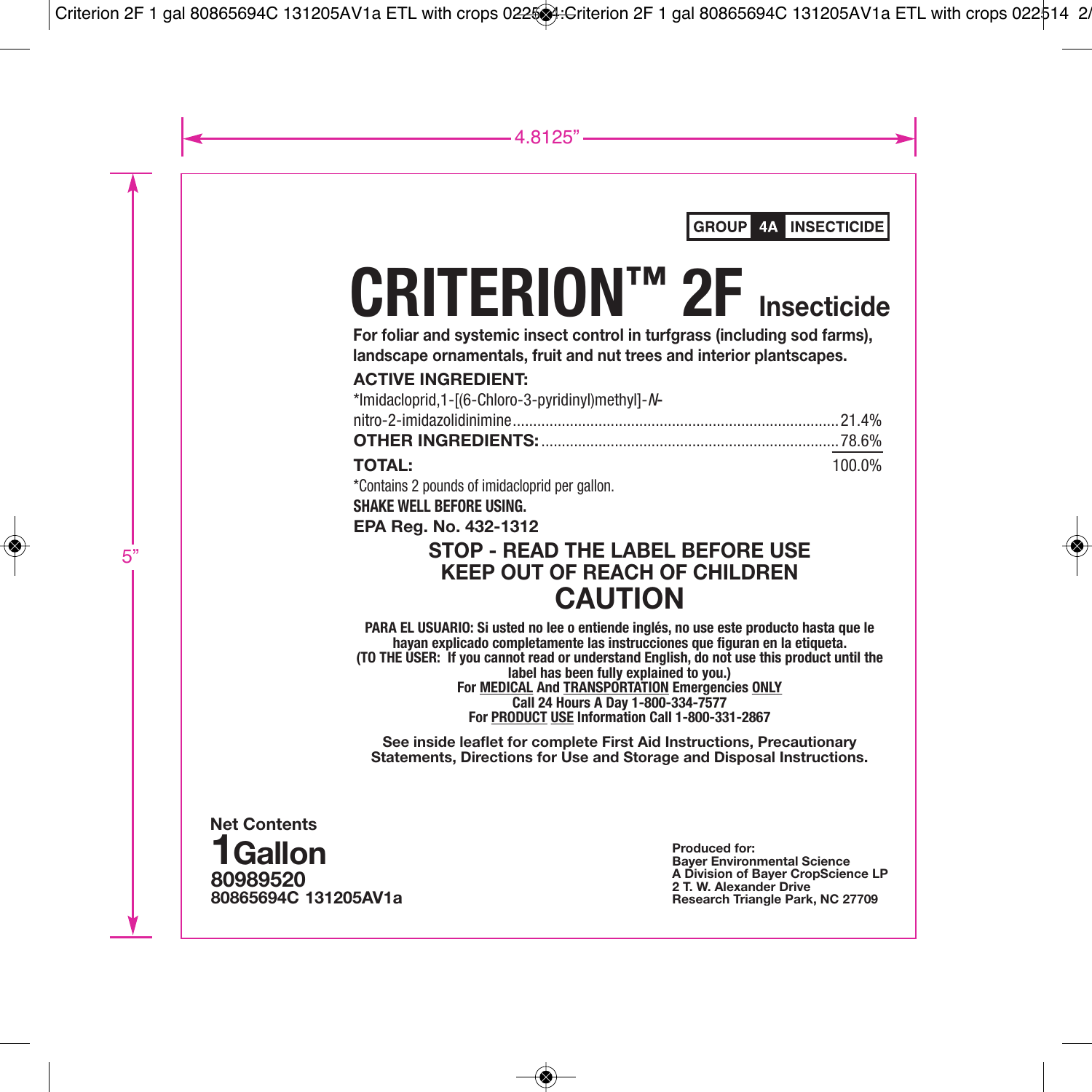$-4.8125"$   $-$ 

| • Call a poison control center or doctor immediately for treatment advice.<br>• Have person sip a glass of water if able to swallow.<br>• Do not induce vomiting unless told to do so by a poison control center or doctor.<br>• Do not give anything by mouth to an unconscious person.<br>• Take off contaminated clothing.<br>• Rinse skin immediately with plenty of water for 15 to 20 minutes.<br>• Call a poison control center or doctor for treatment advice. |
|------------------------------------------------------------------------------------------------------------------------------------------------------------------------------------------------------------------------------------------------------------------------------------------------------------------------------------------------------------------------------------------------------------------------------------------------------------------------|
|                                                                                                                                                                                                                                                                                                                                                                                                                                                                        |
|                                                                                                                                                                                                                                                                                                                                                                                                                                                                        |
| • Hold eye open and rinse slowly and gently with water for 15 to 20 minutes. Remove contact lenses, if present, after<br>the first 5 minutes, then continue rinsing eye.<br>• Call a poison control center or doctor for treatment advice.                                                                                                                                                                                                                             |
| In case of emergency call toll free the Bayer Environmental Science Emergency Response Telephone No. 800-334-7577. Have a product<br>container or label with you when calling a poison control center or doctor, or going for treatment.                                                                                                                                                                                                                               |
| <b>Note To Physician:</b> No specific antidote is available. Treat the patient symptomatically.                                                                                                                                                                                                                                                                                                                                                                        |
| <b>PRECAUTIONARY STATEMENTS</b><br>HAZARDS TO HUMANS AND DOMESTIC ANIMALS<br>Harmful if swallowed or absorbed through skin. Avoid contact with skin, eyes, or clothing. Wash thoroughly with soap and water after handling.<br>Keep children or pets off treated area until spray is dry.<br>Personal Protective Equipment (PPE):                                                                                                                                      |
| WPS USES: Applicators and Other Handlers who handle this product for any use covered by the Worker Protection Standard (40 CFR part 170)                                                                                                                                                                                                                                                                                                                               |

– in general, agricultural plant uses e.g., use in sod farms, must wear:

- Long-sleeved shirt and long pants
- Chemical resistant gloves made of any waterproof material such as barrier laminate, butyl rubber, nitrile rubber, neoprene rubber, natural rubber, polyethylene, polyvinylchloride (PVC) or viton. If you want more options, follow the instructions for category A on an EPA chemicalresistance category selection chart.
- Shoes plus socks

Follow manufacturer's instructions for cleaning/ maintaining personal protective equipment, PPE. If no such instructions for washables, use detergent and hot water. Keep and wash PPE separately from other laundry.

**Non-WPS USES:** Applicators and other handlers who handle this product for any use NOT covered by the Worker Protection Standard (40 CFR part 170) – in general, only agricultural plant uses are covered by the WPS, must wear:

- Shirt and pants
- Gloves

5"

• Shoes plus socks

#### **Engineering controls statements:**

When handlers use closed systems, enclosed cabs, or aircraft in a manner that meets the requirements listed in the Worker Protection Standard (WPS) for agricultural pesticides [40 CFR 170.240(d)(4-6)], the handler PPE requirements may be reduced or modified as specified in the WPS.

# **User Safety Recommendations**

## **User should:**

- Wash thoroughly with soap and water after handling and before eating, drinking, chewing gum, or using tobacco.
- Remove and wash contaminated clothing before reuse.

## **ENVIRONMENTAL HAZARDS**

This product is highly toxic to aquatic invertebrates. Do not apply directly to water, or to areas where surface water is present or to intertidal areas below the mean high water mark. Do not contaminate water when disposing of equipment washwaters.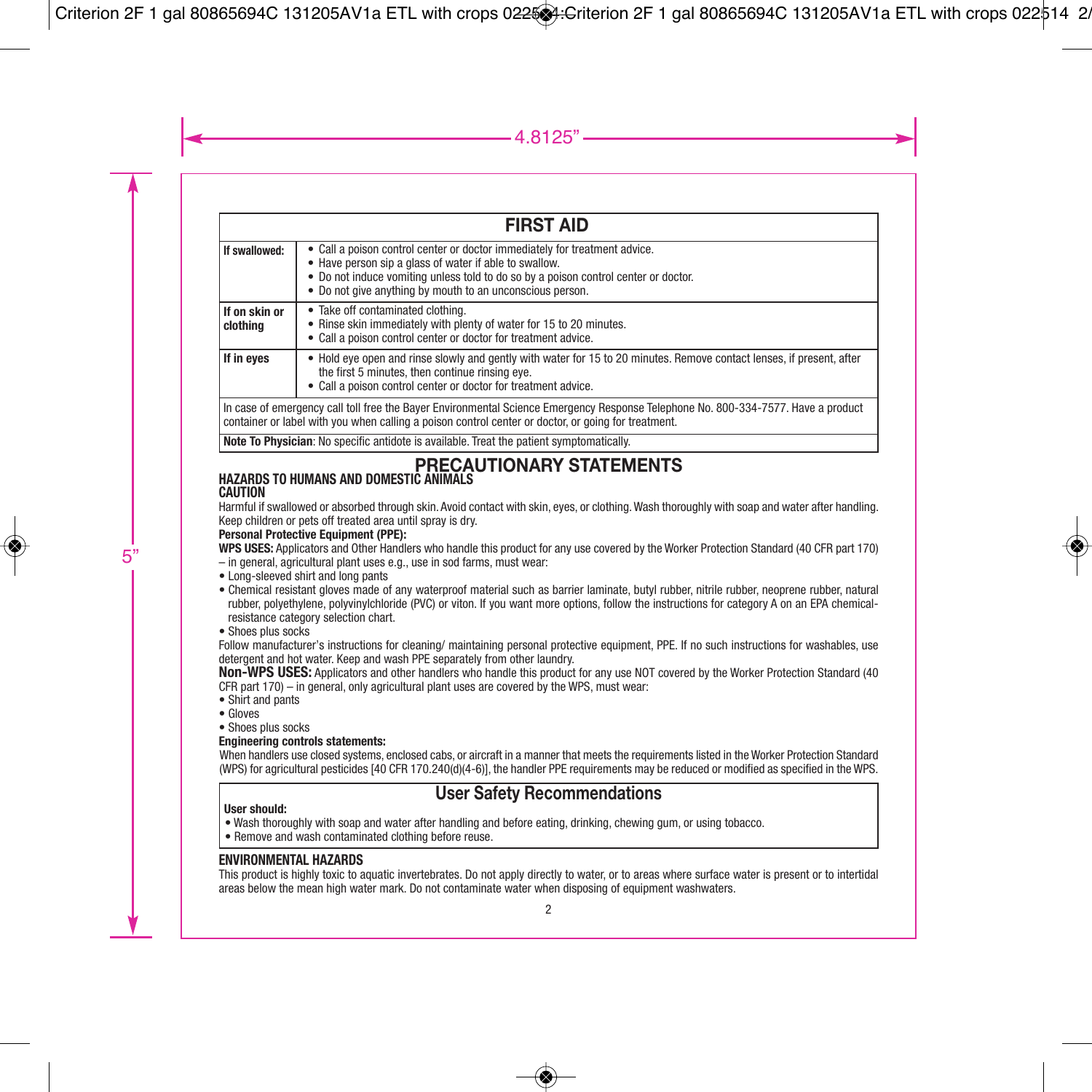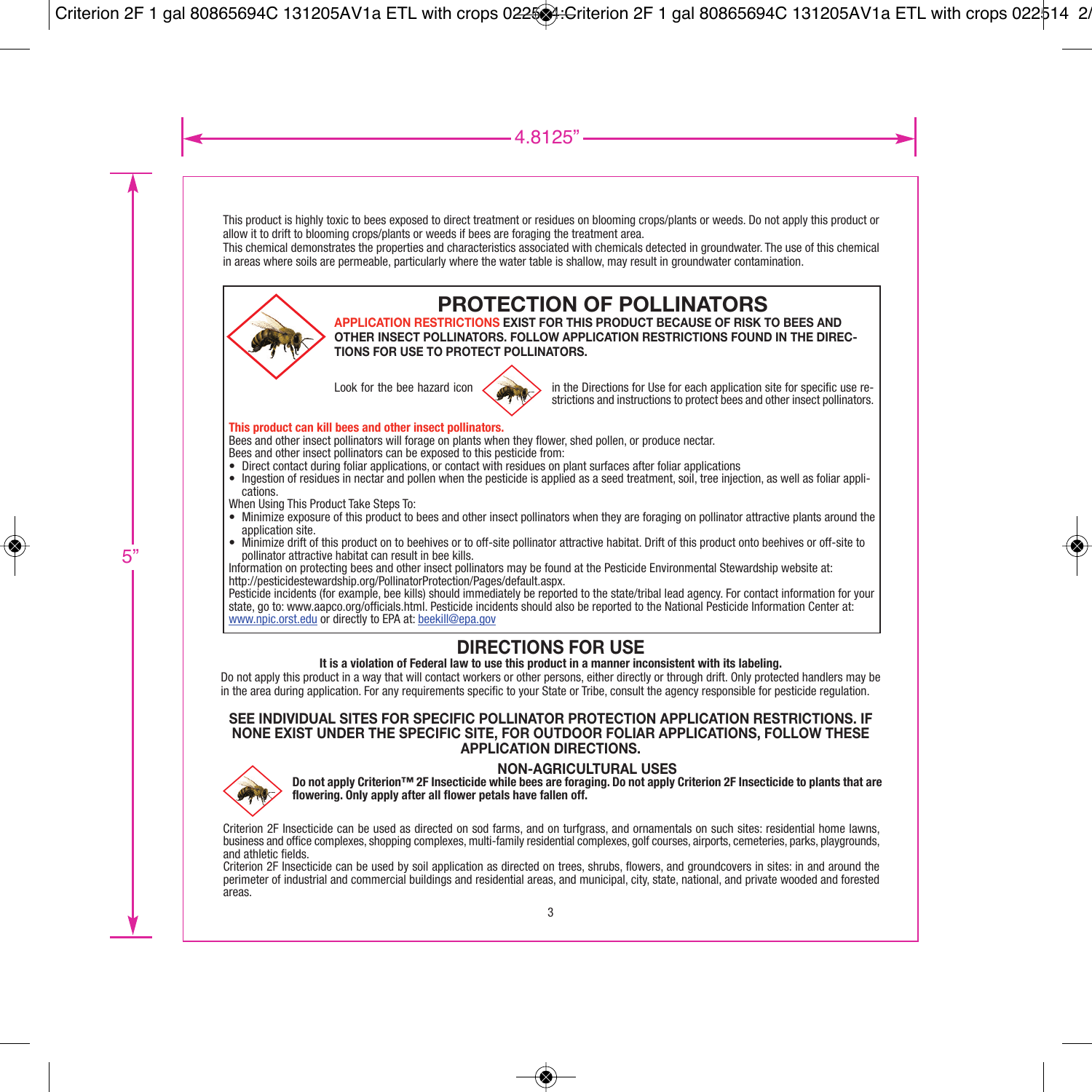**RESTRICTION:** Not for use in commercial greenhouses, nurseries, or on grasses grown for seed, or on commercial fruit and nut trees.<br>**RESISTANCE:** Some insects are known to develop resistance to insecticides after repeated

 $-4.8125"$ 

# **AGRICULTURAL USE REQUIREMENTS**

Use this product only in accordance with its labeling and with the Worker Protection Standard, 40 CFR part 170. This Standard contains requirements for the protection of agricultural workers on farms, forests, nurseries, and greenhouses, and handlers of agricultural pesticides. It contains requirements for training, decontamination, notification, and emergency assistance. It also contains specific instructions and exceptions pertaining to the statements on this label about personal protective equipment (PPE) and restricted-entry interval. The requirements in this box only apply to uses of this product that are covered by the Worker Protection Standard.

Do not enter or allow worker entry into treated areas during the restricted-entry interval (REI) of 12 hours.

**Exception:** If the product is applied by drenching, the Worker Protection Standard, under certain circumstances, allows workers to enter the treated area if there will be no contact with anything that has been treated.

PPE required for early entry to treated areas that is permitted under the Worker Protection Standard and that involves contact with anything that has been treated, such as plants, soil, or water is:

• Coveralls

5"

- Chemical resistant gloves made of any waterproof material such as barrier laminate, butyl rubber, nitrile rubber, neoprene rubber, natural rubber, polyethylene, polyvinylchloride (PVC) or viton. If you want more options, follow the instructions for category A on an EPA chemicalresistance category selection chart.
- Shoes plus socks

# **NON-AGRICULTURAL USE REQUIREMENTS**

The requirements in this box apply to uses of this product that are NOT within the scope of the Worker Protection Standard for agricultural pesticides (40 CFR part 170). The WPS applies when this product is used to produce agricultural plants on farms, forests, nurseries or greenhouses and sod farm production.

Keep children and pets off treated area until dry.

## **APPLICATION TO TURFGRASS**

Criterion 2F Insecticide can be used for the control of soil inhabiting pests of turfgrass, such as Northern & Southern masked chafers, *Cyclocephala borealis*, *C. immaculata*, and/or *C. lurida*; Asiatic garden beetle, *Maladera castanea*; European chafer, *Rhizotroqus majalis*; Green June beetle, *Cotinis nitida*; May or June beetle, *Phyllophaga* spp.; Japanese beetle, *Popillia japonica*; Oriental beetle, *Anomala orientalis*; Billbugs, *Spherophorus* spp.; Annual bluegrass weevil, *Hyperodes* spp.; Black turfgrass ataenius, *Ataenius spretulus* and *Aphodius* spp. European Crane Fly *Tipula paludosa*, and mole crickets,. *scapteriscus* spp. Criterion 2F Insecticide can also be used for suppression of cutworms and chinch bugs.

The active ingredient in Criterion 2F Insecticide has sufficient residual activity so that applications can be made preceding the egg laying activity of the target pests. High levels of control can be achieved when applications are made preceding or during the egg laying period. The need for an application can be based on historical monitoring of the site, previous records or experiences, current season adult trapping or other methods. Optimum control will be achieved when applications are made prior to egg hatch of the target pests, followed by sufficient irrigation or rainfall to move the active ingredient through the thatch.

Do not apply when turfgrass areas are waterlogged or the soil is saturated with water. Adequate distribution of the active ingredient cannot be achieved when these conditions exist. The treated turf area must be in such a condition that the rainfall or irrigation will penetrate vertically in the soil profile.

**RESTRICTION:** Do not apply more than a total of 1.6 pints (0.4 lb of active ingredient) per acre per year.

## **APPLICATION EQUIPMENT FOR USE ON TURFGRASS**

Apply Criterion 2F Insecticide in sufficient water to provide adequate distribution in the treated area. The use of accurately calibrated equipment normally used for the application of turfgrass insecticides is required. Use equipment which will produce a uniform, coarse droplet spray, using a low pressure setting to eliminate off target drift. Check calibration periodically to ensure that equipment is working properly.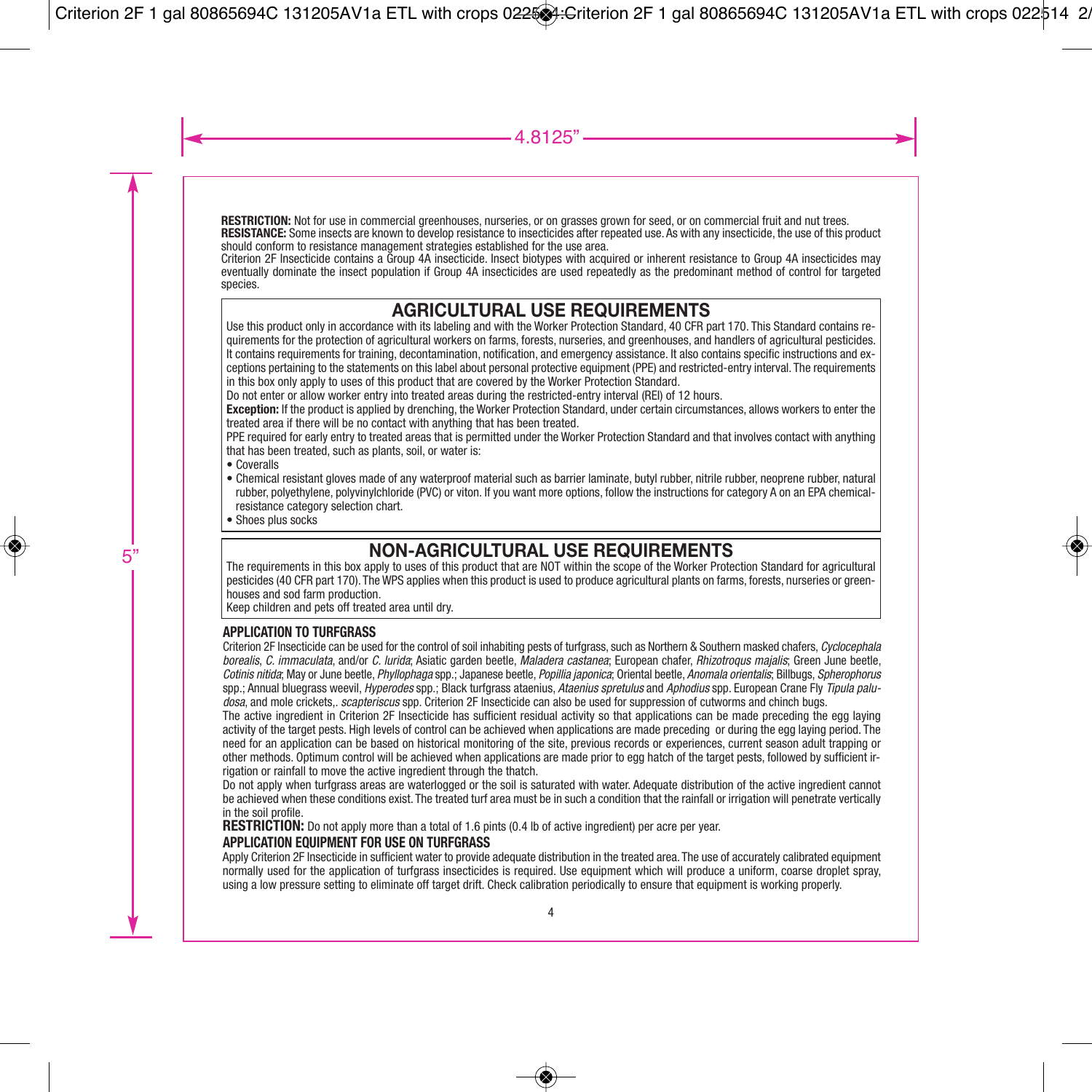# **APPLICATION TO ORNAMENTALS**

Criterion 2F Insecticide is for use on ornamentals in commercial and residential landscapes and interior plantscapes. Criterion 2F Insecticide is a systemic product and will be translocated upward into the plant system from root uptake. To assure optimum effectiveness, the product must be placed where the growing portion of the target plant can absorb the active ingredient. The addition of a nitrogen containing fertilizer, where applicable, into the solution may enhance the uptake of the active ingredient. Application can be made by foliar application or soil applications; including soil injection, drenches, and broadcast sprays. Foliar applications offer locally systemic activity against insect pests. When making soil applications to plants with woody stems, systemic activity will be delayed until the active ingredient is translocated throughout the plant. In some cases, this translocation delay could take 60 days or longer. For this reason, make application prior to anticipated pest infestation to achieve optimum levels of control.

 $-4.8125" -$ 

**RESTRICTION:** Outdoor applications cannot exceed a total of 1.6 pints (0.4 lb of active ingredient) per acre per year.

#### **ANT MANAGEMENT PROGRAMS**

5"

Use Criterion 2F Insecticide to control aphids, scale insects, mealybugs and other sucking pests on ornamentals to limit the honeydew available as a food source for ant populations. Criterion 2F Insecticide applications can be then be supplemented with residual sprays, bait placements or other ant control tactics to further reduce the pest population.

## **APPLICATION EQUIPMENT FOR FOLIAR APPLICATIONS**

Criterion 2F Insecticide mixes readily with water and may be used in many types of application equipment. Mix product with the required amount of water and apply as desired dependent upon the selected use pattern.

When making foliar applications on hard to wet foliage such as holly, pine, or ivy, the addition of a spreader/ sticker is recommended. If concentrate or mist type spray equipment is used, apply an equivalent amount on the area sprayed, as would be used in a dilute application. Criterion 2F Insecticide has been found to be compatible with commonly used fungicides, miticides, liquid fertilizers, and other commonly used insecticides. Check physical compatibility using the correct proportion of products in a small jar test if local experience is unavailable. **RESTRICTION:** Do not apply through any irrigation system.

#### **DIRECTIONS FOR USE ON TURFGRASSES IN RESIDENTIAL, COMMERCIAL, AND INDUSTRIAL AREAS**

| <b>SITE</b>                                                                                |                                                                                                                                                                                                                                                                                                                                                                                                                                                                                                      | <b>PEST</b>                                                                                             |                                                                                         | <b>DOSAGE Criterion</b><br><b>2F Insecticide</b>                                   |
|--------------------------------------------------------------------------------------------|------------------------------------------------------------------------------------------------------------------------------------------------------------------------------------------------------------------------------------------------------------------------------------------------------------------------------------------------------------------------------------------------------------------------------------------------------------------------------------------------------|---------------------------------------------------------------------------------------------------------|-----------------------------------------------------------------------------------------|------------------------------------------------------------------------------------|
| TURFGRASSES<br>(Residential home<br>lawns, business<br>and office com-<br>plexes, shopping | <b>LARVAE OF:</b><br>Annual bluegrass weevil<br>Asiatic garden beetle<br>Billbua<br><b>Black turfgrass ataenius</b>                                                                                                                                                                                                                                                                                                                                                                                  | Cutworms (suppression)<br>European chafer<br>European Crane Flv<br>Green June beetle<br>Japanese beetle | Northern masked chafer<br>Oriental beetle<br>Phyllophaga spp.<br>Southern masked chafer | 1.25 to 1.6 pt/A<br>or<br>$0.46$ to $0.6$ fl oz<br>(14 to 17 mL)<br>per 1000 sq ft |
| complexes, multi-<br>family residential<br>complexes, golf<br>courses, airports.           | For optimum control of grubs, billbugs, annual bluegrass weevil, and European Crane Fly make application prior to<br>egg hatch of the target pest.<br>Be sure to read "APPLICATION EQUIPMENT" Section of this label.                                                                                                                                                                                                                                                                                 |                                                                                                         |                                                                                         |                                                                                    |
| cemeteries, parks,<br>playgrounds, ath-<br>letic fields)                                   | Chinchbugs (suppression)                                                                                                                                                                                                                                                                                                                                                                                                                                                                             | Mole crickets                                                                                           |                                                                                         | 1.6 pt/A or<br>0.6 fl oz (17 mL) per<br>$1000$ sq ft                               |
|                                                                                            | For suppression of chinch bugs, make application prior to the hatching of the first instar nymphs.<br>For control of mole crickets make application prior to or during the peak egg hatch period. If application is not made<br>prior to egg hatch or when adults or large nymphs are present and actively tunneling, apply Criterion 2F Insecticide in<br>combination with a remedial insecticide to minimize damage to turf.<br>Follow label instructions for other insecticides when tank-mixing. |                                                                                                         |                                                                                         |                                                                                    |
|                                                                                            | Consult vour local turf, state Agricultural Experiment Station, or State Extension Service Specialists for more specific information regarding                                                                                                                                                                                                                                                                                                                                                       |                                                                                                         |                                                                                         |                                                                                    |

Consult your local turf, state Agricultural Experiment Station, or State Extension Service Specialists for more specific information regarding timing of application.

For optimum control, if rainfall does not occur within 24 hours after application, irrigate to move the active ingredient through the thatch.

*continued*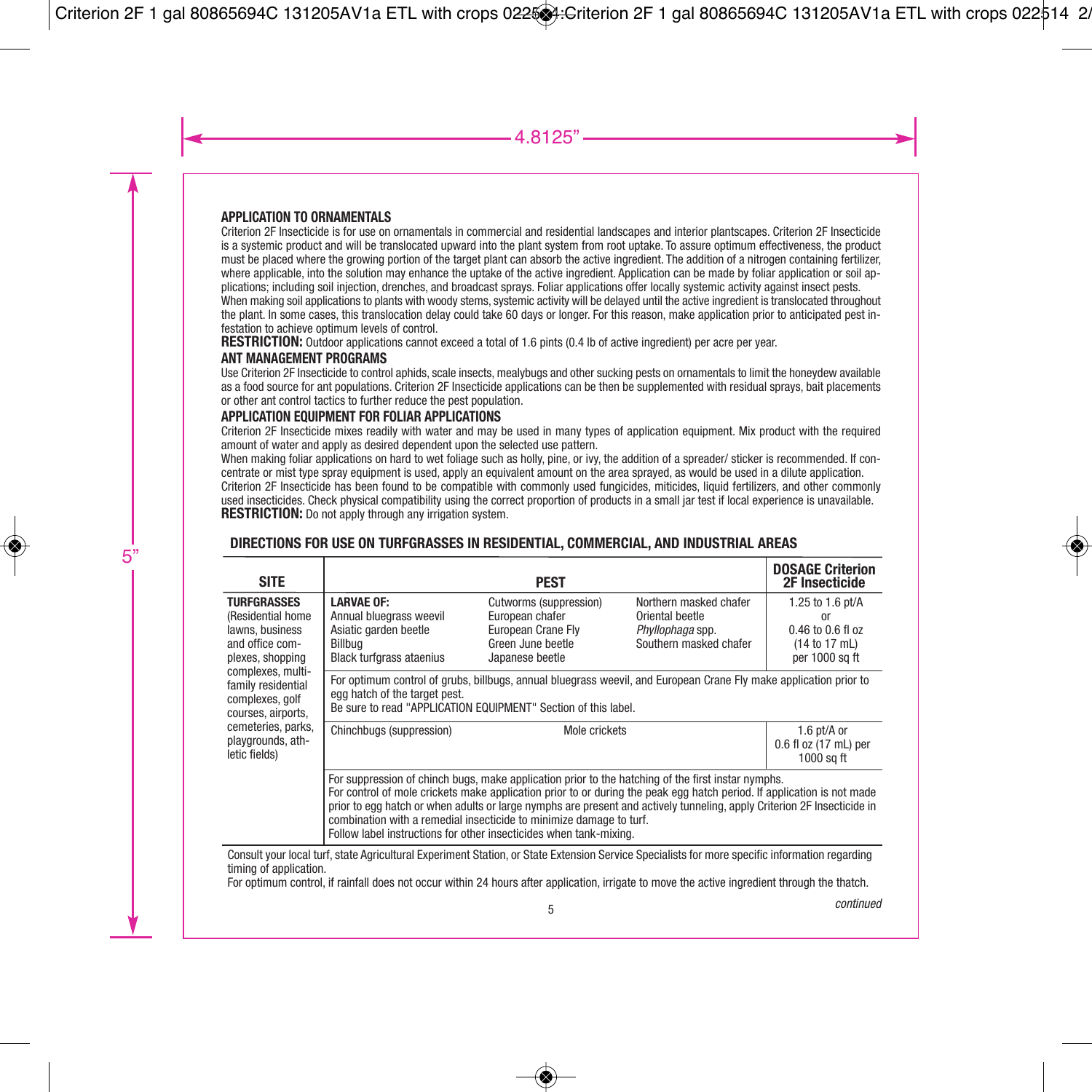6  $-4.8125"$  – **RESTRICTIONS:** • Do not apply more than 1.6 pt (0.4 lb of active ingredient) per acre per year. • Do not mow turf or lawn area until after sufficient irrigation or rainfall has occurred so that uniformity of application will not be affected. • Do not allow this product to contact plants in bloom while bees are foraging the treatment area. • Do not graze treated areas or use clippings from treated areas for feed or forage. • Do not allow runoff or puddling of irrigation water following application. • Keep children and pets off treated area until dry. • Do not apply Criterion 2F Insecticide to areas which are water logged or saturated, which will not allow penetration into the root zone of the plant. **DIRECTIONS FOR USE ON TURFGRASSES IN RESIDENTIAL, COMMERCIAL, AND INDUSTRIAL AREAS** *continued* **TURFGRASSES** (Sod Farms) **LARVAE OF:** Annual bluegrass weevil Asiatic garden beetle Billbug Black turfgrass ataenius Cutworms (suppression) European chafer European Crane Fly Green June beetle Japanese beetle Mole crickets 1.25 to 1.6 pt/A or 0.46 to 0.6 fl oz (14 to 17 mL) per 1,000 sq ft For optimum control of grubs, billbugs, annual bluegrass weevil, and European Crane Fly make application prior to egg hatch of the target pest. Be sure to read "APPLICATION EQUIPMENT" Section of this label. Chinchbugs (suppression) Mole crickets and Mole crickets and Mole crickets and Mole crickets and Mole crickets and Mole crickets and Mole crickets and Mole crickets and Mole crickets and Mole crickets and Mole crickets and 0.6 fl oz (17 mL) per  $1,000$  sq ft For suppression of chinch bugs, make application prior to the hatching of the first instar nymphs. For control of mole crickets make application prior to or during the peak egg hatch period. If application is not made prior to egg hatch or when adults or large nymphs are present and actively tunneling, apply Criterion 2F Insecticide in combination with a remedial insecticide to minimize damage to turf. Follow label instructions for other insecticides when tank-mixing. **DIRECTIONS FOR USE ON SOD FARMS PEST DOSAGE Criterion 2F Insecticide** Northern masked chafer Oriental beetle *Phyllophaga* spp. Southern masked chafer **SITE** Consult your local turf, state Agricultural Experiment Station, or State Extension Service Specialists for more specific information regarding timing of application. For optimum control, if rainfall does not occur within 24 hours after application, irrigate to move the active ingredient through the thatch. **RESTRICTIONS:** • Do not apply more than 1.6 pt (0.4 lb of active ingredient) per acre per year. • Do not allow this product to contact plants in bloom while bees are foraging the treatment area. • Do not use for seed production. • Do not allow runoff or puddling of irrigation water following application. • Do not apply Criterion 2F Insecticide to areas which are water logged or saturated, which will not allow penetration into the root zone of the plant.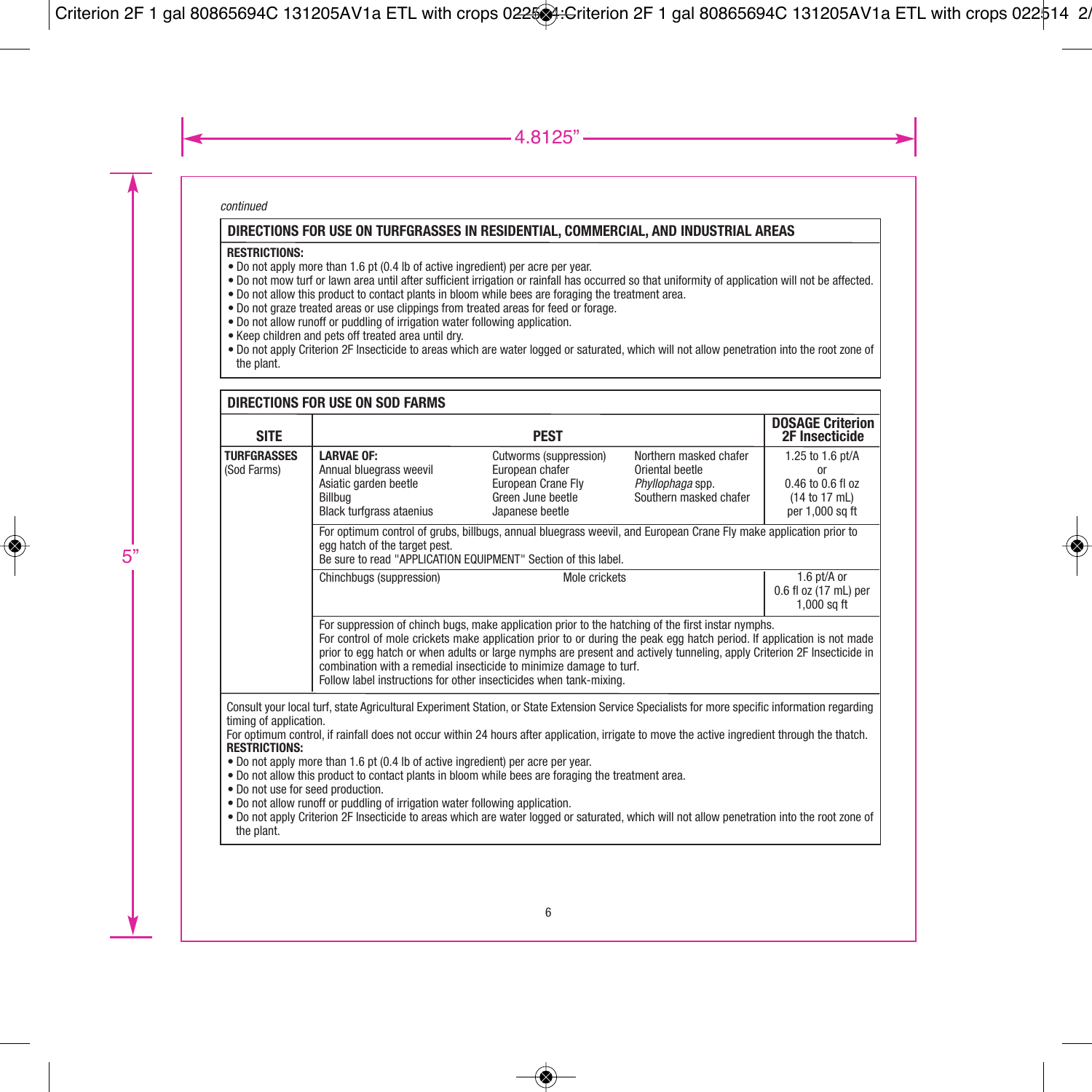$-$  4.8125" $-$ 

**DIRECTIONS FOR APPLICATION TO OUTDOOR ORNAMENTALS IN RESIDENTIAL, COMMERCIAL, AND INDUSTRIAL LANDSCAPE AREAS**

| <b>SITE</b>                                                                              |                                                                                                                                                                                                                             | <b>PEST</b>                                                                                                                                                                                                                                             | <b>DOSAGE CRITERION</b><br><b>2F INSECTICIDE</b>         |
|------------------------------------------------------------------------------------------|-----------------------------------------------------------------------------------------------------------------------------------------------------------------------------------------------------------------------------|---------------------------------------------------------------------------------------------------------------------------------------------------------------------------------------------------------------------------------------------------------|----------------------------------------------------------|
| <b>Trees</b><br>Shrubs<br>Everareens<br><b>Flowers</b><br>Foliage plants<br>Groundcovers | Adelaids (including hemlock woolly<br>adelgid)<br>Aphids<br>Leaf-feeding beetles (Japanese beetle,<br>emerald ash borer and vine weevil<br>adults)<br>Leaf-feeding bugs (including lace bugs,<br>leaf bugs, and plant bugs) | Leafhoppers, planthoppers, sharpshooters (in-<br>cluding glassy-winged sharpshooter) and spit-<br>tle bugs)<br>Mealybugs<br>Psyllids<br>Sawfly larvae<br>Thrips (foliage only)<br><b>Whiteflies</b>                                                     | 1.5 fl oz (45mL)<br>per 100 gal<br>of water              |
|                                                                                          |                                                                                                                                                                                                                             | <b>Foliar Applications:</b> Start treatments prior to establishment of high pest populations and reapply on an as needed basis.                                                                                                                         |                                                          |
|                                                                                          | den beetle. Oriental beetle)                                                                                                                                                                                                | White grub larvae (such as Japanese beetle larvae, Chafers, Phyllophaga spp., Asiatic gar-                                                                                                                                                              | $0.46$ to $0.6$ fl oz<br>(14 to 17mL)<br>per 1.000 sq ft |
|                                                                                          | Criterion 2F Insecticide into the upper soil profile.                                                                                                                                                                       | Broadcast Applications: Mix required amount of product in sufficient water to uniformly and accurately cover the area<br>being treated. Do not use less than 2 gallons of water per 1000 sq ft. For optimum control, irrigate thoroughly to incorporate |                                                          |

## **RESTRICTIONS:**

5"

• Follow application restrictions for Non-Agricultural Uses on page 3 to protect bees and other insect pollinators<br>• Do not apply more than 1.6 pt (0.4 lb of active ingredient) per acre per year.<br>• Keep children and pets o

| <b>SITE</b>             |                                                                                                                                                                                                                                                                                                                          | <b>PEST</b>                                                                                                                                                                            |                                                                               | <b>DOSAGE CRITERION</b><br><b>2F INSECTICIDE</b>         |  |  |
|-------------------------|--------------------------------------------------------------------------------------------------------------------------------------------------------------------------------------------------------------------------------------------------------------------------------------------------------------------------|----------------------------------------------------------------------------------------------------------------------------------------------------------------------------------------|-------------------------------------------------------------------------------|----------------------------------------------------------|--|--|
| Interior<br>plantscapes | Adelaids (including hemlock woolly<br>adelgid)<br>Aphids<br>Leaf-feeding beetles (Japanese<br>beetle, emerald ash borer and<br>vine weevil adults)                                                                                                                                                                       | Leaf-feeding bugs (including<br>lace bugs, leaf bugs, and<br>plant bugs)<br>Leafhoppers, planthoppers,<br>sharpshooters (including<br>glassy-winged sharpshooter)<br>and spittle bugs) | Mealybugs<br>Psyllids<br>Sawfly larvae<br>Thrips (foliage only)<br>Whiteflies | 1.5 fl oz (45mL)<br>per 100 gal<br>of water              |  |  |
|                         | Foliar Applications: Start treatments prior to establishment of high pest populations and reapply on an as needed basis.                                                                                                                                                                                                 |                                                                                                                                                                                        |                                                                               |                                                          |  |  |
|                         | White grub larvae (such as Japanese beetle larvae, Chafers, Phyllophaga spp., Asiatic gar-<br>den beetle. Oriental beetle)                                                                                                                                                                                               |                                                                                                                                                                                        |                                                                               | $0.46$ to $0.6$ fl oz<br>(14 to 17mL)<br>per 1,000 sq ft |  |  |
|                         | <b>Broadcast Applications:</b> Mix required amount of product in sufficient water to uniformly and accurately cover the area<br>being treated. Do not use less than 2 gallons of water per 1,000 sq ft. For optimum control, irrigate thoroughly to incorporate<br>Criterion 2F Insecticide into the upper soil profile. |                                                                                                                                                                                        |                                                                               |                                                          |  |  |
| <b>RESTRICTIONS:</b>    | . Not for use in commercial greenhouses.                                                                                                                                                                                                                                                                                 |                                                                                                                                                                                        |                                                                               |                                                          |  |  |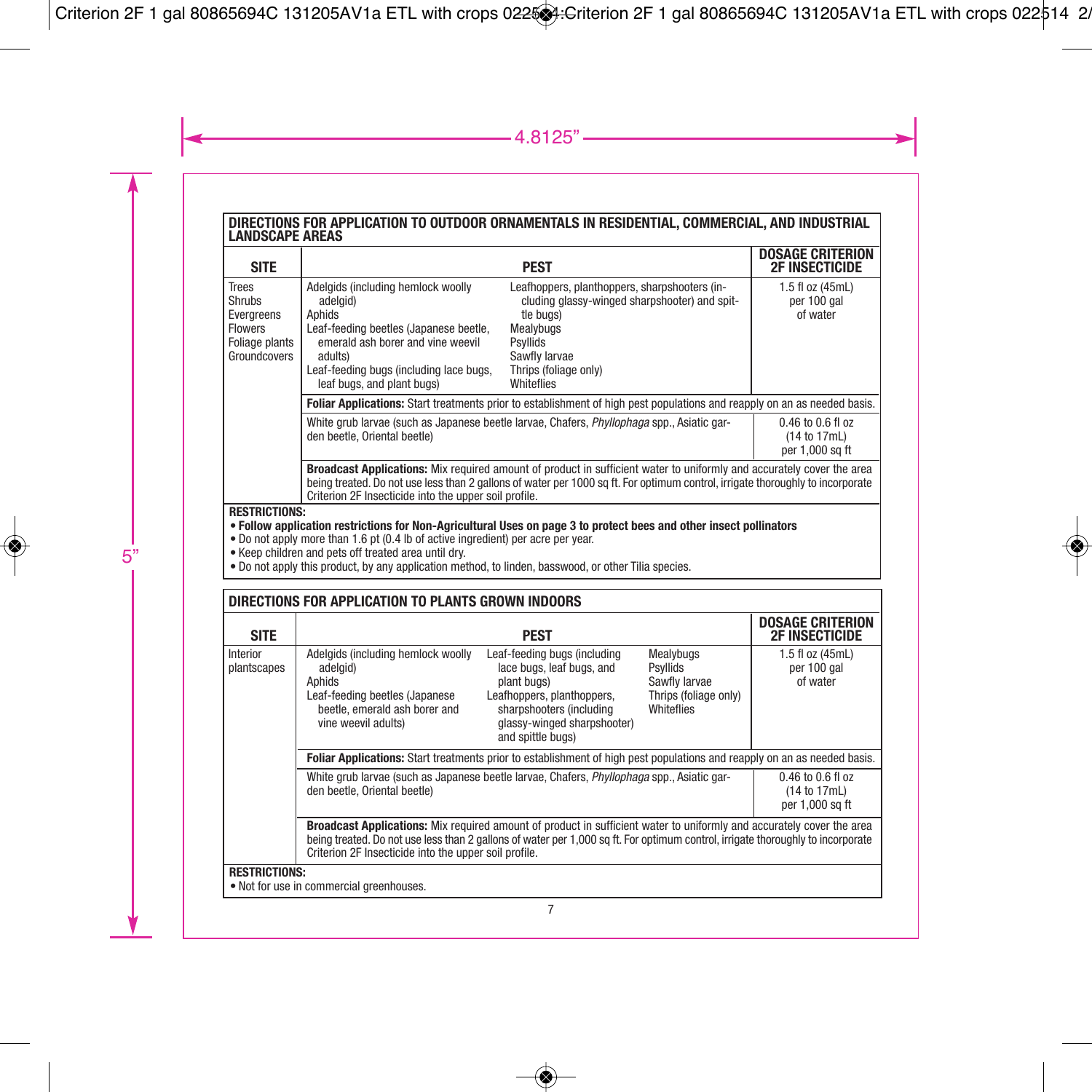<u> 1989 - Johann Barn, mars eta bainar e</u>

<u>4.8125</u>" — 4.8125

| pal, city, state, national, and private wooded and forested areas.                                                                                                                                           | DIRECTIONS FOR APPLICATION TO TREES AND SHRUBS BY SOIL DRENCH AND SOIL INJECTION<br>For use in and around the perimeter of industrial and commercial buildings, in residential and recreational areas, and in munici-                                                                                                                                                                                                                                                                                                                                                                                                                                                                                                                                                                                                                                                                                                                                                                                                                                                                                                                                                                                                                     |
|--------------------------------------------------------------------------------------------------------------------------------------------------------------------------------------------------------------|-------------------------------------------------------------------------------------------------------------------------------------------------------------------------------------------------------------------------------------------------------------------------------------------------------------------------------------------------------------------------------------------------------------------------------------------------------------------------------------------------------------------------------------------------------------------------------------------------------------------------------------------------------------------------------------------------------------------------------------------------------------------------------------------------------------------------------------------------------------------------------------------------------------------------------------------------------------------------------------------------------------------------------------------------------------------------------------------------------------------------------------------------------------------------------------------------------------------------------------------|
| <b>Trees and Shrubs</b>                                                                                                                                                                                      | 0.1 to 0.2 fl oz (3 to 6 mL) per inch of trunk diameter (D.B.H.)<br>or per foot of shrub height                                                                                                                                                                                                                                                                                                                                                                                                                                                                                                                                                                                                                                                                                                                                                                                                                                                                                                                                                                                                                                                                                                                                           |
| Adelaids (including hemlock woolly adelaid)<br>Anhids<br>Leaf-feeding beetles (including Japanese beetle<br>and vine weevil adults)<br>Leaf-feeding bugs (including lace bugs, leaf bugs,<br>and plant bugs) | Leafhoppers, planthoppers, sharpshooters (including<br>Royal palm bug<br>glassy-winged sharpshooter) and spittle bugs<br>Sawfly larvae<br>Soft scales<br><b>Leafminers</b><br>Mealybugs<br>Whiteflies<br>Pine tip moth larvae<br><b>Psyllids</b>                                                                                                                                                                                                                                                                                                                                                                                                                                                                                                                                                                                                                                                                                                                                                                                                                                                                                                                                                                                          |
| <b>Trees and Shrubs</b>                                                                                                                                                                                      | 0.2 fl oz (6 mL) per inch of trunk diameter (D.B.H.)<br>or per foot of shrub height                                                                                                                                                                                                                                                                                                                                                                                                                                                                                                                                                                                                                                                                                                                                                                                                                                                                                                                                                                                                                                                                                                                                                       |
| Armored scales (including but not limited to:<br>camellia, false oleander, Florida red, oys-<br>tershell, tea, and white peach scales)                                                                       | Flatheaded borers (including emerald ash borer)<br>White grub, billbug, and<br>Roundheaded borers (including Asian longhorned beetle)<br>root weevil larvae<br>Thrips (foliage only)                                                                                                                                                                                                                                                                                                                                                                                                                                                                                                                                                                                                                                                                                                                                                                                                                                                                                                                                                                                                                                                      |
| Trees with a 15 inch of trunk<br>diameter at breast height<br>(D.B.H.) or greater                                                                                                                            | Apply the following rates as a function of tree diameter at breast height (DBH) 0.1 to 0.4 fl. oz (3 to 12 mL)<br>per inch of trunk diameter (DBH). You may use the higher rate (0.3 -0.4 fl oz) to control the pests listed<br>below.<br>RESTRICTION: Do not apply more than 1.6 pints (0.4 lb of active ingredient) per acre per year.<br>$DBH =$ is measured at 4.5 feet from the ground                                                                                                                                                                                                                                                                                                                                                                                                                                                                                                                                                                                                                                                                                                                                                                                                                                               |
| <b>Emerald Ash Borer</b><br>Bronze birch borer                                                                                                                                                               | Asian Longhorned Beetle<br><b>Eucalvotus Longhorned Borer</b><br>Alder Borer                                                                                                                                                                                                                                                                                                                                                                                                                                                                                                                                                                                                                                                                                                                                                                                                                                                                                                                                                                                                                                                                                                                                                              |
| from the base.<br>less than 4 holes per tree or shrub.<br>pest damage and tree stress.<br><b>RESTRICTION:</b>                                                                                                | Soil Injection: GRID SYSTEM: Space holes on 2.5 foot centers, in a grid pattern, extending to the drip line of the tree, CIRCLE SYSTEM:<br>Apply in holes evenly spaced in circles, (use more than one circle dependent upon the size of the tree) beneath the drip line of the tree ex-<br>tending in from that line. BASAL SYSTEM: Space injection holes evenly around the base of the tree trunk no more than 6 to 12 inches out<br>Mix required dosage in sufficient water to inject an equal amount of solution in each hole. Maintain a low pressure and use sufficient<br>solution for distribution of the liquid into the treatment zone. For optimum control, keep the treated area moist for 7 to 10 days. Do not use<br>Soil Drench: Uniformly apply the dosage in no less than 10 gallons of water per 1000 square feet as a drench around the base of the tree,<br>directed to the root zone. Remove plastic or any other barrier that will stop solution from reaching the root zone.<br>For Control of Specified Borers: Application to trees already heavily infested may not prevent the eventual loss of the trees due to existing<br>No Soil Injection Applications Allowed in Nassau or Suffolk Counties of New York. |
| <b>GROUND TREATMENT PRE-PLANTING</b>                                                                                                                                                                         | 0.46 to 0.6 fl oz (14 to 17 mL) per 1000 sq ft                                                                                                                                                                                                                                                                                                                                                                                                                                                                                                                                                                                                                                                                                                                                                                                                                                                                                                                                                                                                                                                                                                                                                                                            |
|                                                                                                                                                                                                              | Apply as a broadcast treatment and incorporate into the soil before planting.                                                                                                                                                                                                                                                                                                                                                                                                                                                                                                                                                                                                                                                                                                                                                                                                                                                                                                                                                                                                                                                                                                                                                             |
|                                                                                                                                                                                                              |                                                                                                                                                                                                                                                                                                                                                                                                                                                                                                                                                                                                                                                                                                                                                                                                                                                                                                                                                                                                                                                                                                                                                                                                                                           |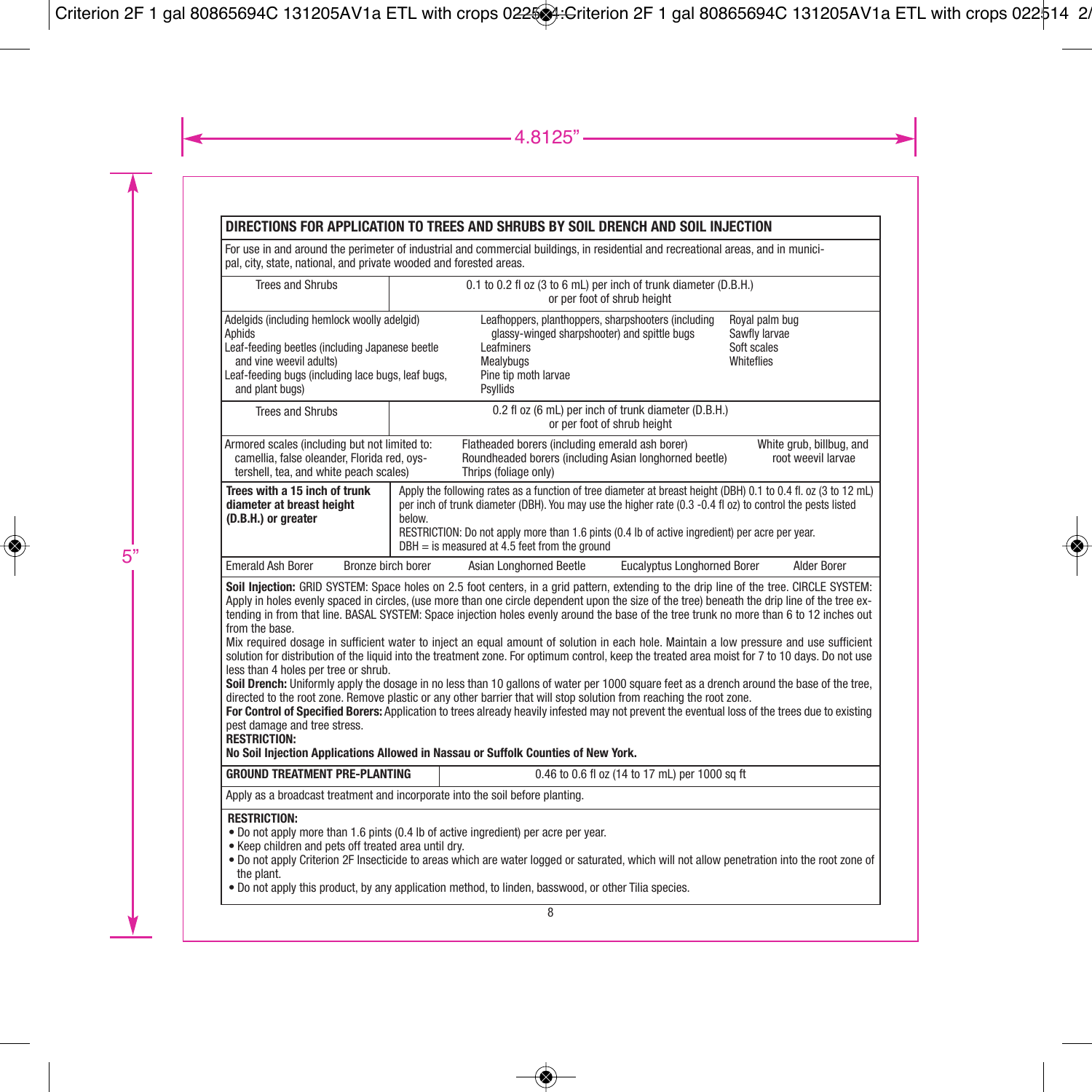4.8125"

| <b>SITE</b>                                                  |                                                                                                                                                  | <b>PEST</b>                                                                                                                                                                                                                                                                                                                                                                                                                                                                                                                                                                                                                                                                                                                                                                                                                                                                                                                                                                                                                                                                                                                                              |                  | <b>RATE PER APPLICATION</b>                |                                     |                            |
|--------------------------------------------------------------|--------------------------------------------------------------------------------------------------------------------------------------------------|----------------------------------------------------------------------------------------------------------------------------------------------------------------------------------------------------------------------------------------------------------------------------------------------------------------------------------------------------------------------------------------------------------------------------------------------------------------------------------------------------------------------------------------------------------------------------------------------------------------------------------------------------------------------------------------------------------------------------------------------------------------------------------------------------------------------------------------------------------------------------------------------------------------------------------------------------------------------------------------------------------------------------------------------------------------------------------------------------------------------------------------------------------|------------------|--------------------------------------------|-------------------------------------|----------------------------|
| <b>Pome Fruits</b><br>Apple<br>Crabapple<br>Loquat<br>Mayhaw | Pear<br>Pear (oriental)<br>Quince                                                                                                                | Aphids (except Wooly apple aphid)<br>Leafhoppers (including glassy-winged<br>sharpshooter)                                                                                                                                                                                                                                                                                                                                                                                                                                                                                                                                                                                                                                                                                                                                                                                                                                                                                                                                                                                                                                                               |                  | Leafminer<br>Mealybugs*<br>San Jose scale* | 1.5f1oz<br>$(45$ mL)<br>per 100 gal | $6.0$ fl $oz/A1$           |
|                                                              |                                                                                                                                                  | Apply specified dosage as foliar spray as needed after petal-fall is complete.<br>For control of rosy apple aphid, apply prior to leafrolling caused by the pest.<br>For first generation leafminer control, make first application as soon as petal-fall is complete. Greatest leafminer control will result from the<br>earliest possible application. For second and succeeding generations of leafminer, optimal control is obtained from applications made early<br>in the adult flight against egg and early instar larvae. A second application may be required 10 days later if severe pressure continues or if<br>generations are overlapping. A single application may result in suppression only. Criterion 2F Insecticide will not control late stage larvae.<br>For San Jose Scale, time applications to the crawler stage. Treat each generation.<br>For late season (preharvest) control of leafhopper species, apply Criterion 2F Insecticide while most leafhoppers are in the nymphal stage.<br>For optimal control of mealybug, insure good spray coverage of the trunk and scaffolding limbs or other resting sites of the mealybug. |                  |                                            |                                     |                            |
| Pecans*                                                      | • * Not for use in California for control on pears.<br>. Keep children and pets off treated area until drv.                                      | . Do not apply more than 1.6 pints (0.4 lb of active ingredient) per acre per year.<br>• Allow at least 7 days between last application and harvest.<br>Yellow pecan aphid<br><b>Black margined aphid</b>                                                                                                                                                                                                                                                                                                                                                                                                                                                                                                                                                                                                                                                                                                                                                                                                                                                                                                                                                | Pecan spittlebug | Pecan stem phylloxera                      | $1.5f$ l $oz$<br>$(45$ mL)          | $6.0$ fl oz/A <sup>1</sup> |
|                                                              |                                                                                                                                                  | Pecan leaf phylloxera                                                                                                                                                                                                                                                                                                                                                                                                                                                                                                                                                                                                                                                                                                                                                                                                                                                                                                                                                                                                                                                                                                                                    |                  |                                            | per 100 gal                         |                            |
|                                                              |                                                                                                                                                  |                                                                                                                                                                                                                                                                                                                                                                                                                                                                                                                                                                                                                                                                                                                                                                                                                                                                                                                                                                                                                                                                                                                                                          |                  |                                            |                                     |                            |
|                                                              |                                                                                                                                                  | Make foliar applications as pests begin to build before populations become extreme. Two applications at a 10 to 14 day interval may be<br>required to achieve control. Scout and retreat if needed.<br>Thorough uniform coverage of foliage is necessary for optimal control. Addition of an organosilicone-based spray adjuvant at a rate not to<br>exceed the adjuvant manufacturer's recommended use rate may improve coverage.                                                                                                                                                                                                                                                                                                                                                                                                                                                                                                                                                                                                                                                                                                                       |                  |                                            |                                     |                            |
| <b>RESTRICTIONS</b>                                          | • Do not make more than 3 applications.<br>• Allow 10 or more days between applications.<br>• Keep children and pets off treated area until dry. | • Follow application restrictions for Non-Agricultural Uses on page 3 to protect bees and other insect pollinators.<br>. Do not apply more than a total of 18.0 fl oz of Criterion 2F Insecticide per acre per year.<br>• Allow at least 7 days between last application and harvest.                                                                                                                                                                                                                                                                                                                                                                                                                                                                                                                                                                                                                                                                                                                                                                                                                                                                    |                  |                                            |                                     |                            |

5"

9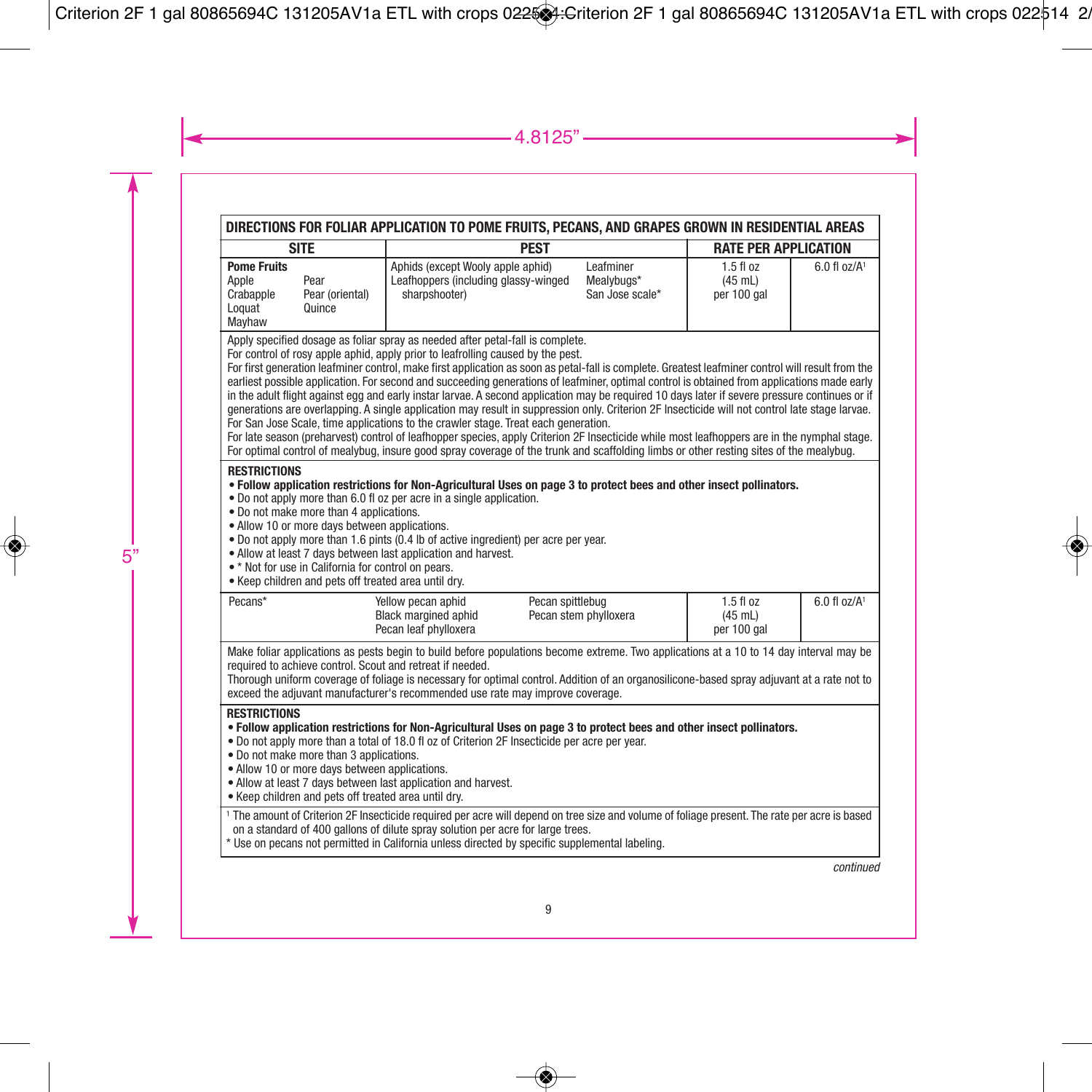$-4.8125"$ 

*continued* **DIRECTIONS FOR FOLIAR APPLICATION TO POME FRUITS, PECANS, AND GRAPES GROWN IN RESIDENTIAL AREAS SITE PEST RATE PER APPLICATION** Grapes Leafhoppers (including glassywinged sharpshooter) Mealybugs 1.5 fl oz (45 mL) per 100 gal 3.0 fl oz/A 90 mL/A Apply specified dosage as a foliar spray using 200 gallons of water per acre. **RESTRICTIONS** . Follow application restrictions for Non-Agricultural Uses on page 3 to protect bees and other insect pollinators. • Do not apply more than a total of 6.0 fl oz of Criterion 2F Insecticide per acre per year. • Allow at least 14 days between applications. • Applications may be applied up to and including day of harvest. • Keep children and pets off treated area until dry. **STORAGE AND DISPOSAL** Do not contaminate water, food, or feed by storage or disposal. **Pesticide Storage:** Store in a cool, dry place and in such a manner as to prevent cross contamination with other pesticides, fertilizers, food, and feed. Store in original container and out of the reach of children, preferably in a locked storage area. Handle and open container in a manner as to prevent spillage. If the container is leaking, invert to prevent leakage. If container is leaking or material spilled for any reason or cause, carefully dam up spilled material to prevent runoff. Refer to Precautionary Statements on label for hazards associated with the handling of this material. Do not walk through spilled material. Absorb spilled material with absorbing type compounds and dispose of as directed for pesticides above. In spill or leak incidents, keep unauthorized people away. You may contact the Bayer Environmental Science Emergency Response Team for decontamination procedures or any other assistance that may be necessary. The Bayer Environmental Science Emergency Response Telephone No. is 1-800-334-7577 or contact Chemtrec at 1-800-424-9300. **Pesticide Disposal:** Wastes resulting from the use of this product may be disposed of on site or at an approved waste disposal facility. **Container Handling: Non-refillable container.** Do not reuse or refill this container. Triple rinse container (or equivalent) promptly after emptying. Triple rinse as follows: Empty the remaining contents into application equipment or a mix tank and drain for 10 seconds after the flow begins to drip. Fill the container ¼ full with water and recap. Shake for 10 seconds. Pour rinsate into application equipment or a mix tank or store rinsate for later use or disposal. Drain for 10 seconds after the flow begins to drip. Repeat this procedure two more times. Offer for recycling, if available, or reconditioning, or puncture and dispose of in a sanitary landfill or by incineration, or, if allowed by State and local authorities, by burning. If burned, stay out of smoke. **IMPORTANT: READ BEFORE USE** Read the entire Directions for Use, Conditions, Disclaimer of Warranties and Limitations of liability before using this product. If terms are not acceptable, return the unopened product container at once. By using this product, user or buyer accepts the following Conditions, Disclaimer of Warranties and Limitations of Liability. **CONDITIONS:** The directions for use of this product are believed to be adequate and must be followed carefully. However, it is impossible to eliminate all risks associated with the use of this product. Crop injury, ineffectiveness or other unintended consequences may result because of such factors as weather conditions, presence of other materials, or the manner of use or application, all of which are beyond the control of Bayer CropScience LP. All such risks shall be assumed by the user or buyer. **DISCLAIMER OF WARRANTIES:** TO THE EXTENT CONSISTENT WITH APPLICABLE LAW, BAYER CROPSCIENCE LP MAKES NO OTHER WARRANTIES, EXPRESS OR IMPLIED, OF MERCHANTABILITY OR OF FITNESS FOR A PARTICULAR PURPOSE OR OTHERWISE, THAT EXTEND BEYOND THE STATE-MENTS MADE ON THIS LABEL. No agent of Bayer CropScience is authorized to make any warranties beyond those contained herein or to modify the warranties contained herein. TO THE EXTENT CONSISTENT WITH APPLICABLE LAW, BAYER CROPSCIENCE LP DISCLAIMS ANY liability whatsoever for special, incidental or consequential damages, resulting from the use or handling of this product. **LIMITATIONS OF LIABILITY:** TO THE EXTENT CONSISTENT WITH APPLICABLE LAW, THE EXCLUSIVE REMEDY OF THE USER OR BUYER FOR ANY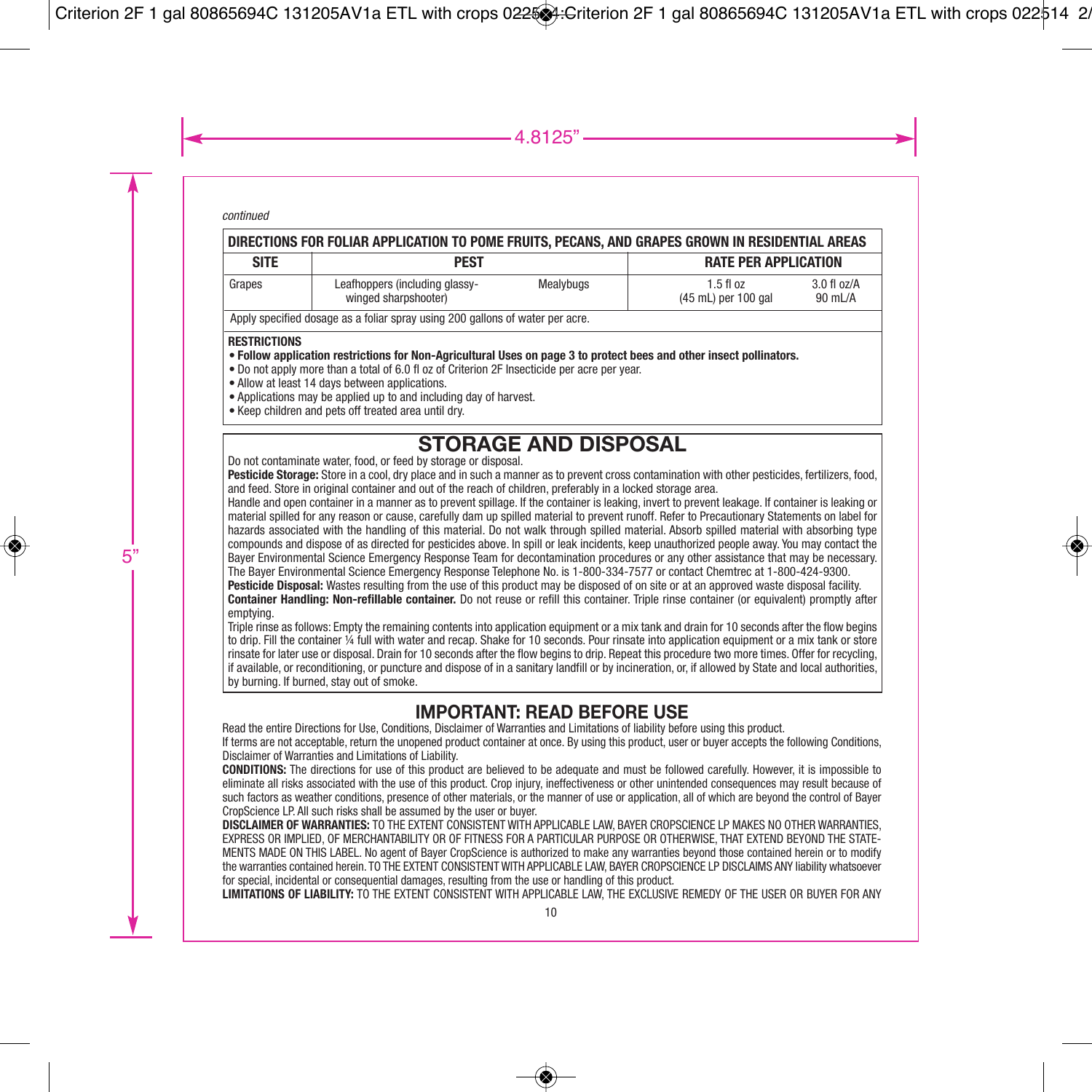5"  $- 4.8125$ " AND ALL LOSSES, INJURIES OR DAMAGES RESULTING FROM THE USE OR HANDLING OF THIS PRODUCT, WHETHER IN CONTRACT, WARRANTY, TORT, NEGLIGENCE, STRICT LIABILITY OR OTHERWISE, SHALL NOT EXCEED THE PURCHASE PRICE PAID, OR AT BAYER CROPSCIENCE LP'S ELECTION, THE REPLACEMENT OF PRODUCT. Bayer (reg'd) and Criterion™ are trademarks of Bayer.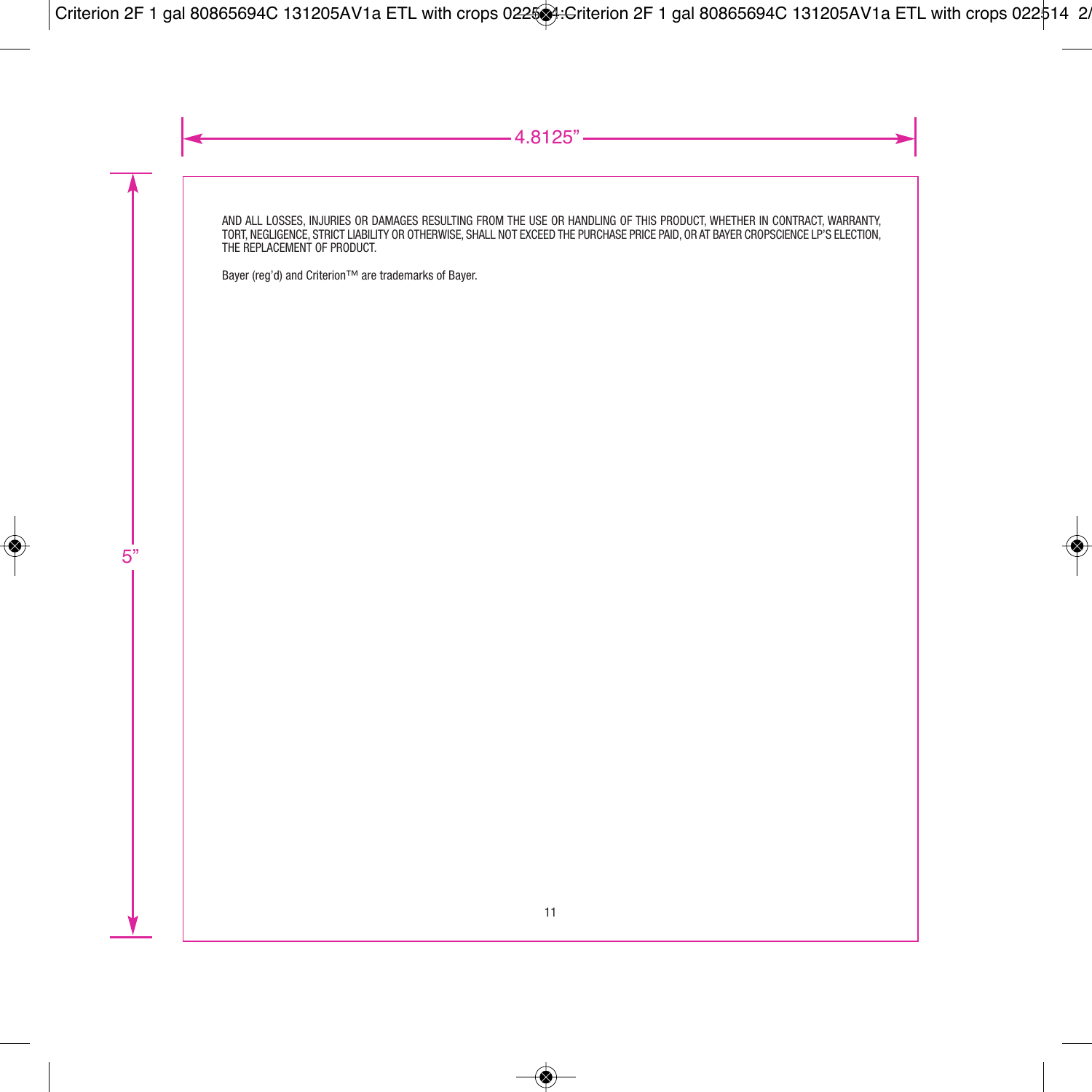